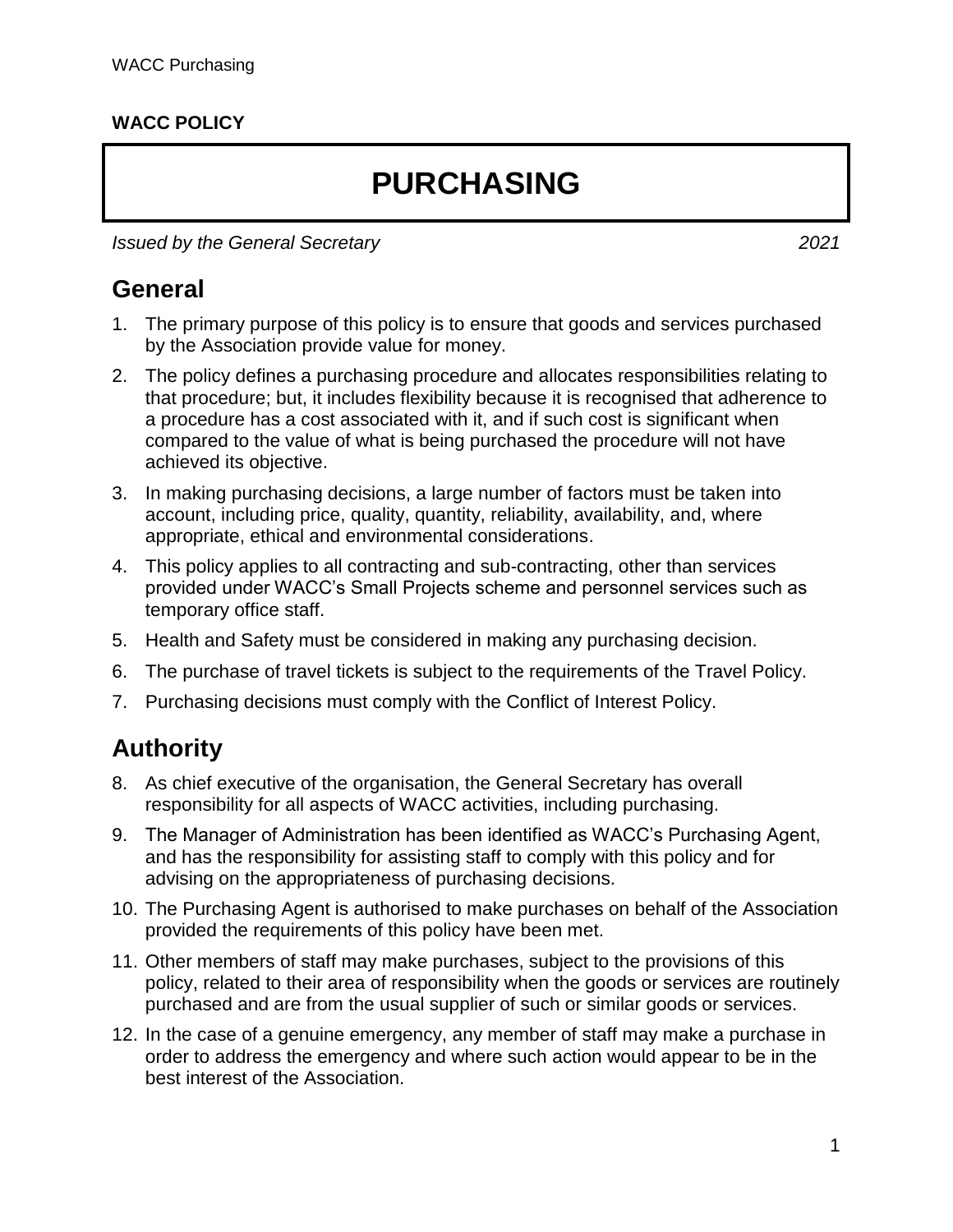## **Criteria**

- 13. It is the responsibility of the person requesting a purchase to ensure that the purchase criteria specified in this Policy or otherwise established by the Association, are met. In the case of doubt, the matter should be referred to the Purchasing Agent.
- 14. A purchase must only be made if the goods or services are necessary for WACC to continue to operate and/or they will contribute to increased efficiency or cost savings.
- 15. An accurate determination of the specifications of any goods or services must be made in order to ensure that purchases are fit for purpose.
- 16. In deciding between different models of goods to be purchased and between different levels of service, consideration must be given to achieving the lowest overall cost to the Association, which includes the purchase price, delivery charge, likely maintenance costs, and replacement costs based on probable lifetime.
- 17. In deciding between different suppliers for required goods or services, overall cost will be the primary consideration; however, past performance by a supplier is an appropriate reason for deciding not to purchase from that source.
- 18. Where a number of items are to be purchased at the same time, the benefits of purchasing from a single supplier may override the need to evaluate the appropriateness of choosing the supplier for each item individually.
- 19. Availability is to be considered in purchasing decisions only when it impacts on securing the goods or services by the time that they are required.
- 20. Purchasing goods or services in quantities greater than the current needs of the Association may result in cost savings; however, it also exposes the Association to risks as needs and specifications may change. The Purchasing Agent is to be consulted before any purchase in a quantity greater than is expected to be utilised within the immediate future.

## **Pricing**

- 21. Unless otherwise agreed by the Purchasing Agent, the total cost or the maximum cost of any purchase must be confirmed before any commitment to purchase is made; in particular, when a commitment to purchase at a per item price is made, an actual or maximum number of items to be purchased must be specified.
- 22. Where the price of any goods or services is negotiable, the Purchasing Agent must be consulted before any commitment to purchase is made, and will normally be involved in negotiations.

### **Pre-purchasing decisions**

23. The Association may from time-to-time identify a manufacturer to be selected for a particular type or model of goods, or for a type of service, in order to: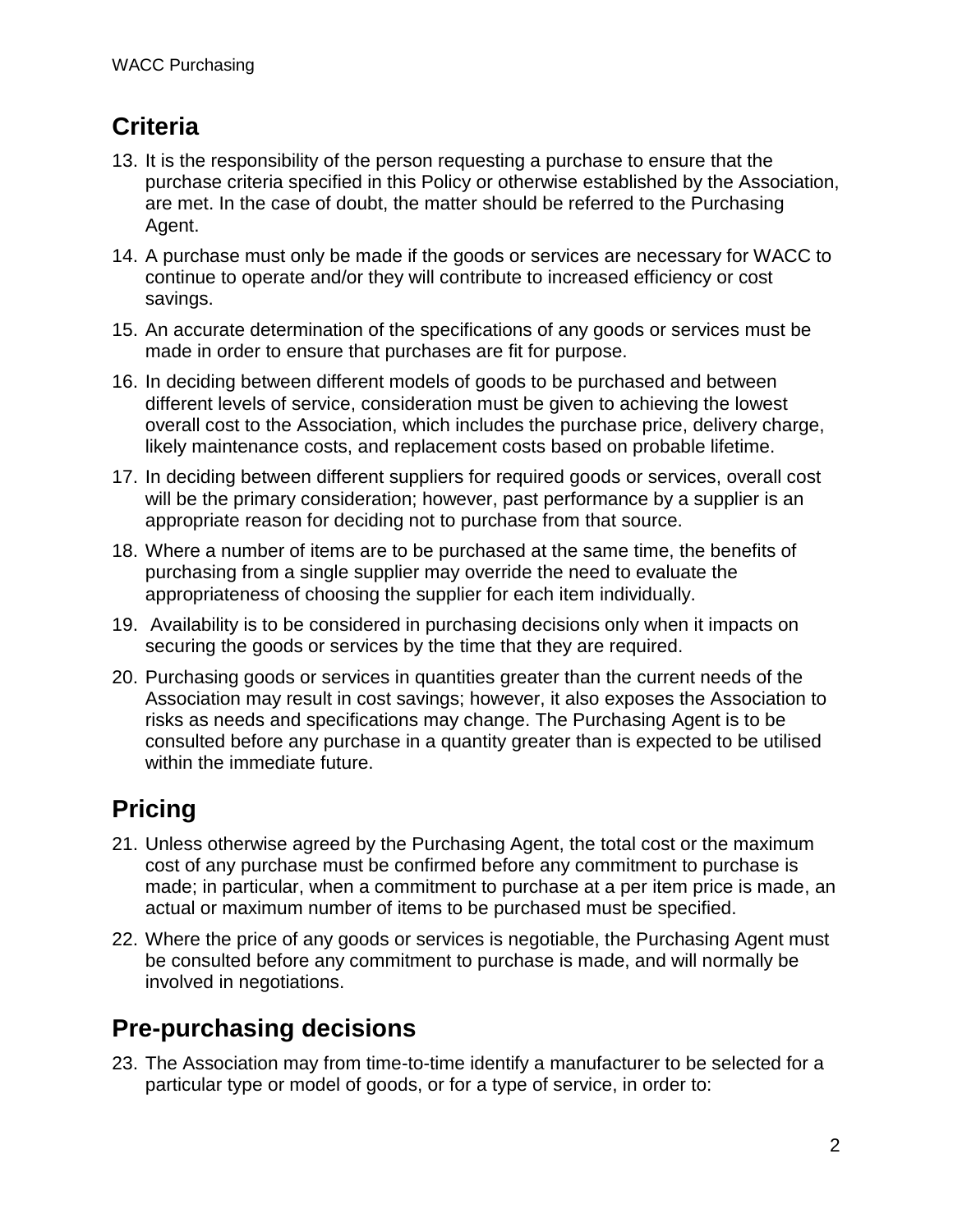- Ensure that performance, replacement parts, or consumables are consistent,
- Meet warranty requirements, or
- Maintain or enhance performance.
- 24. The Association may from time-to-time identify a supplier for particular goods or services for a number of reasons, such as:
	- In order to ensure consistency (for example where the items to be purchased need to meet qualitative criteria),
	- Because there is only a single source (for example for maintenance of equipment by the supplier), or
	- When a preferred supplier has been identified (for example when a level of expertise is required).
- 25. The identification of a preferred manufacturer, model or supplier, known as a prepurchasing decision, is to be made by the person who is normally responsible for making related purchases, in consultation with the Purchasing Agent.
- 26. Where a pre-purchasing decision has been made, such decision is to be referred to the Purchasing Agent for review from time-to-time.

### **Supply Contracts**

- 27. Contracts and similar agreements for the supply of goods or services, including lease agreements, may be useful for ensuring availability, achieving reduced costs, or establishing consistency of service.
- 28. Only the General Secretary or the Purchasing Agent (for purchases valued at less than \$1000 per annum) may arrange supply contracts on behalf of the Association.
- 29. Every contract for the supply of goods or services must be for a specified period, and must be reviewed before being renewed.
- 30. Contracts which provide for non-specific price increases must include the right to cancel at the time the price increase is determined, unless a maximum increase in cost is specified.
- 31. Where a contract exists for the supply of goods or services, no purchase of such goods or services other than through the contract is to be made without the prior approval of the Purchasing Agent.

#### **Other**

- 32. The Association permits the purchase of goods by employees through the Association's purchasing process; however, such purchases can only be made:
	- By the Purchasing Agent,